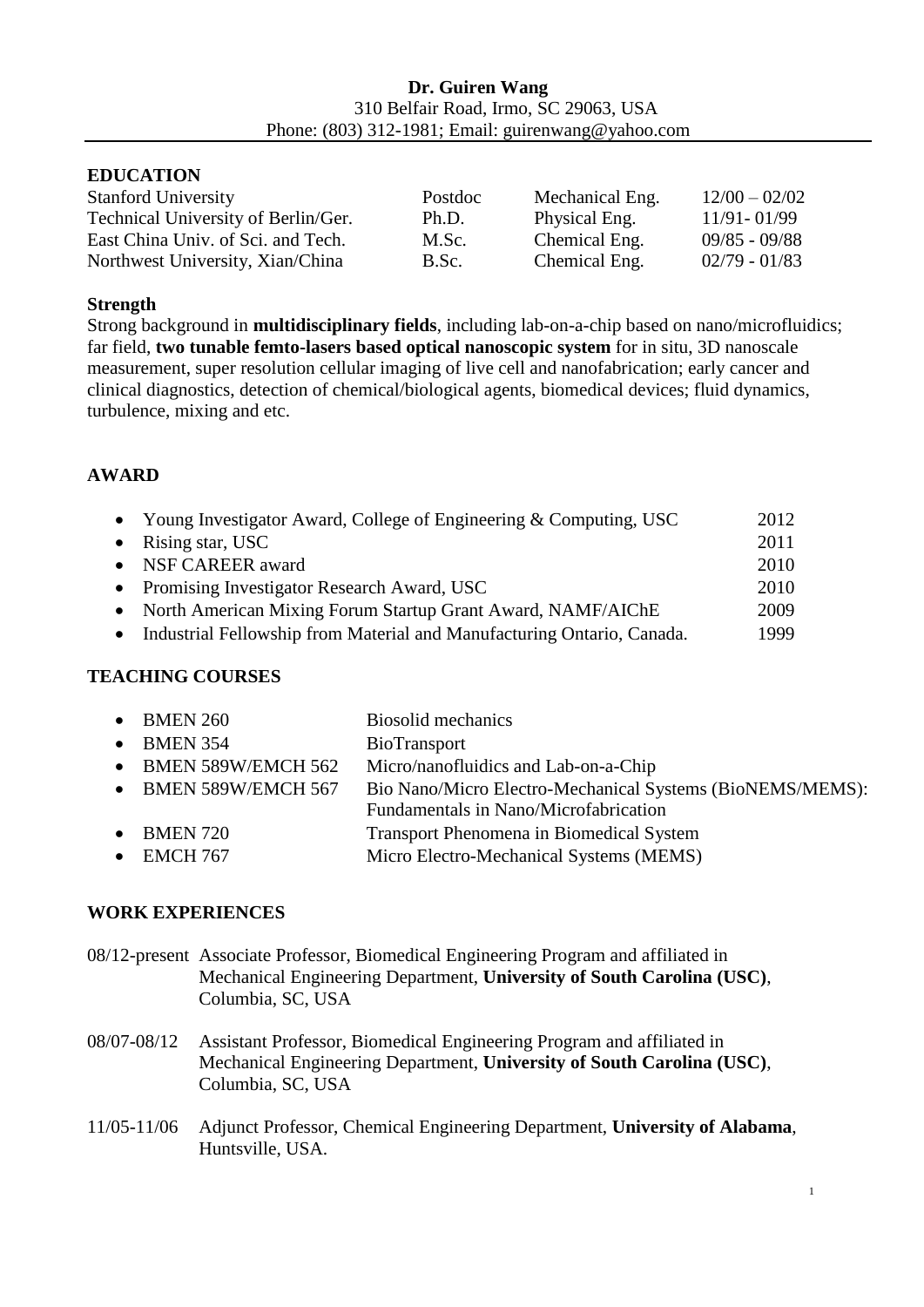- 2/03-07/07 Principal research engineer, Biomedical Tech. Branch, **CFD Research Corp**, Huntsville, AL
- 3/02-1/03 Senior Engineer, **Amphora Discovery Corporation (a biotech company for drug discovery)**, Mountain View/CA.
- 12/00 2/02 Postdoctoral Fellow, Mechanical Engineering Department, **Stanford University**
- 12/99 11/00 Manager, **Gracefluids Engineering**, Mississauga, ON. Canada
- 02/99–11/99 Research Scientist, R&D group, **M&I Air Systems Engineering**, Mississauga, ON. Ca.
- 12/91 01/99 Research Assistant, Hermann-Foettinger-Institute **Technical University of Berlin, State Community Community Germany**
- 4/83 8/85 Lecturer (Quasi), Dept. of Petrol. Chem. Eng.
- 10/88 5/90 **Liaoning University of Petrol. & Chem. Tech**. China
- 9/85 9/88 Research Assistant, Chem. Eng. Dept. **East China University of Science and Technology**, China

#### **PAST AND CURRENT RESEARCH PROJECTS**

| $\bullet$ | <b>NSF</b>       | 10/01/16-09/30/19                                                           |
|-----------|------------------|-----------------------------------------------------------------------------|
|           | Title:           | Fractional Partial Differential Equations and Related Nonlocal Models: Fast |
|           |                  | Numerical Methods, Analysis, and Application                                |
|           | Role:            | <b>Co-PI</b> (PI: Hong Wang)                                                |
|           | Duration: 3 year |                                                                             |
|           |                  |                                                                             |
|           |                  |                                                                             |

- **USC** Honors Research Grant Application 10/15/2017 06/30/2018 Title: Measuring Shear Stress for Blood Flows using Microfluids Technology Role: **PI** (with Sydney Weaver) Duration: 1 year
- **USC** Undergraduate Research Fellowship 08/06/2016 06/30/2017 Title: Tumor Cells Separation and Isolation Using Dielectrophoreses in Microfluid Role: **PI** (with Victor Madormo) Duration: 1.5 year
- **USC** ASPIRE II 07/01/2017 08/31/2018 Title: Engineering Multi-Enzyme Assemblies for Efficient Catalysis Role: **Co-PI** (PI: Qian Wang) Duration: 1.5 year
- **USC** Magellan Scholar 01/01/16-12/31/16 Title: Microfluidics Technology for Early Detection of Colorectal Cancers Role: **PI** (with Dillon Brown) Duration: 1 year
- **USC** 5/16/2014 08/15/2015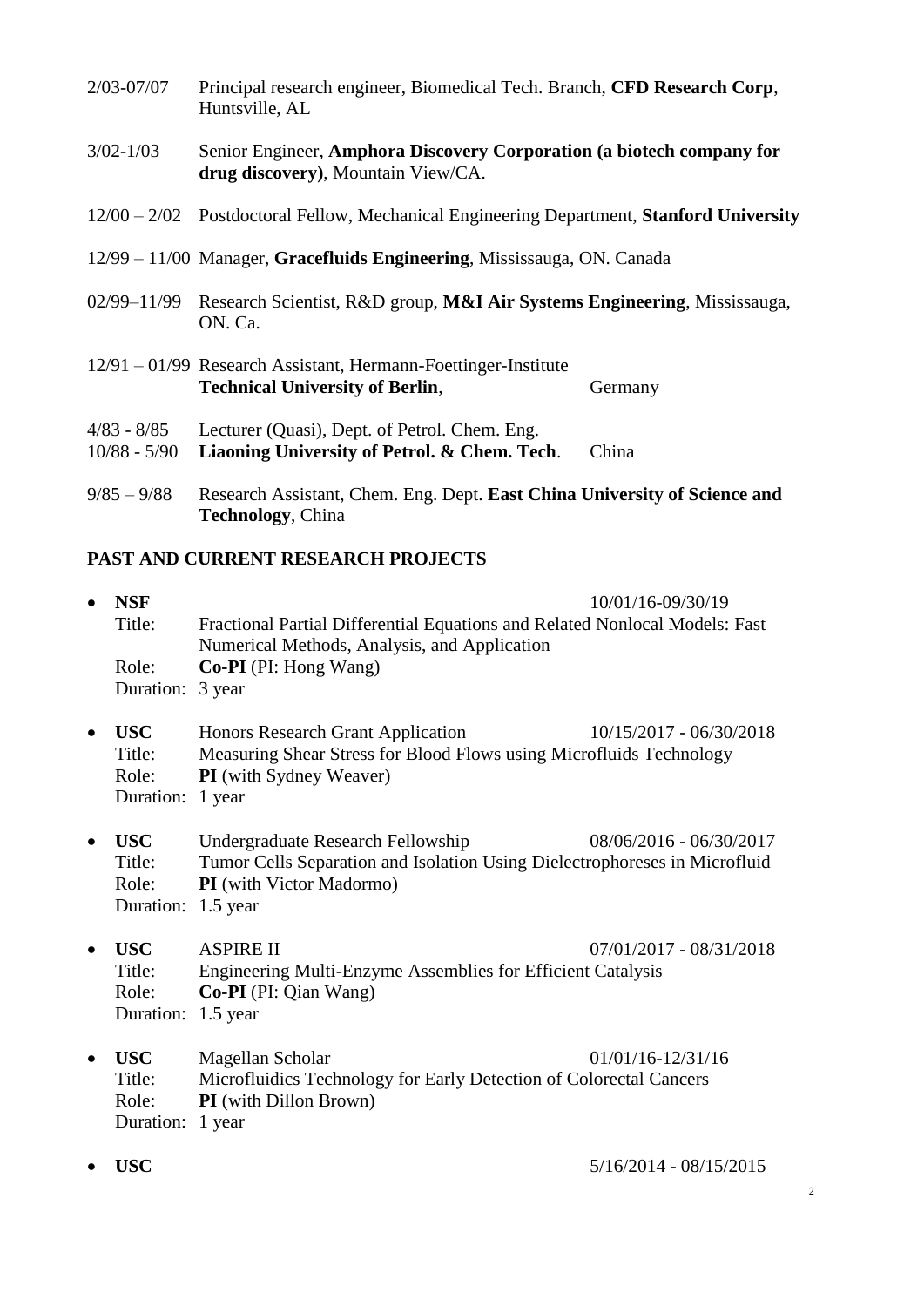Title: Single cell analysis technology based on nano/microfluidics and far field nanoscopy for cancer research

Role: **Principal Investigator** Duration: 1 year

South Carolina EPSCoR/IDeA Office 07/01/13-06/31/14

Title: Multifunctional Far-Field Nanoscopic Imaging for Biofabrication in Tissue Engineering Role: **Principal Investigator**

Duration: 1 year

- **NSF** 09/01/13-08/31/16 Title: Collaborative Research: Deciphering Induced-Charge Electrokinetics: Multiscale Simulations and Nanoscale Flow Characterization Role: **Principal Investigator** Duration: 3 year
- **USC** Science Undergraduate Research Fellowship (SURF) 02/01/2012 06/30/2012 Title: Single cell analysis technology based on nano/microfluidics and far field nanoscopy for cancer research Role: **PI** (with Romel Ivan Manacho Melgar)
	- Duration: 0.5 year

|                  | • South Carolina EPSCoR/IDeA Program                              | 07/01/11-06/30/12 |
|------------------|-------------------------------------------------------------------|-------------------|
| Title:           | Development of a Multifunctional Far-Field Nanoscopic System with |                   |
|                  | Microfluidics for Biofabrication in Tissue Engineering            |                   |
| Role:            | <b>Principal Investigator</b>                                     |                   |
| Duration: 1 year |                                                                   |                   |

**CAREER/NSF** 05/15/10-04/14/15

Title: CAREER: Studying Flow Velocity Distribution in Nanofluidics with a New Far-Field Nanoscopic Velocimetry Role: **Principal Investigator**

Duration: 5 years

- Major Research Instrument (MRI)/NSF 01/15/11-01/14/14 Title: Development of a multifunctional far-field nanoscopic measurement system for multidisciplinary research
	- Role: **Principal Investigator**

Duration: 3 years

Co-PI: Dr. Qian Wang (Chemistry, USC), Drs. K. Reifsnider, J. Khan (Mechanical Engineering, USC)

• Colon Cancer Research Center, USC (Seed fund, Centers of Biomedical Research Excellence (COBRE)) 07/19/10-07/18/11 Title: Integrated Nano- and Microfluidic Chip for Diagnosis of Early Colorectal Cancer Role: **Principal Investigator**

Duration: 1 year

• Magellan Scholar/USC 01/01/10-12/31/10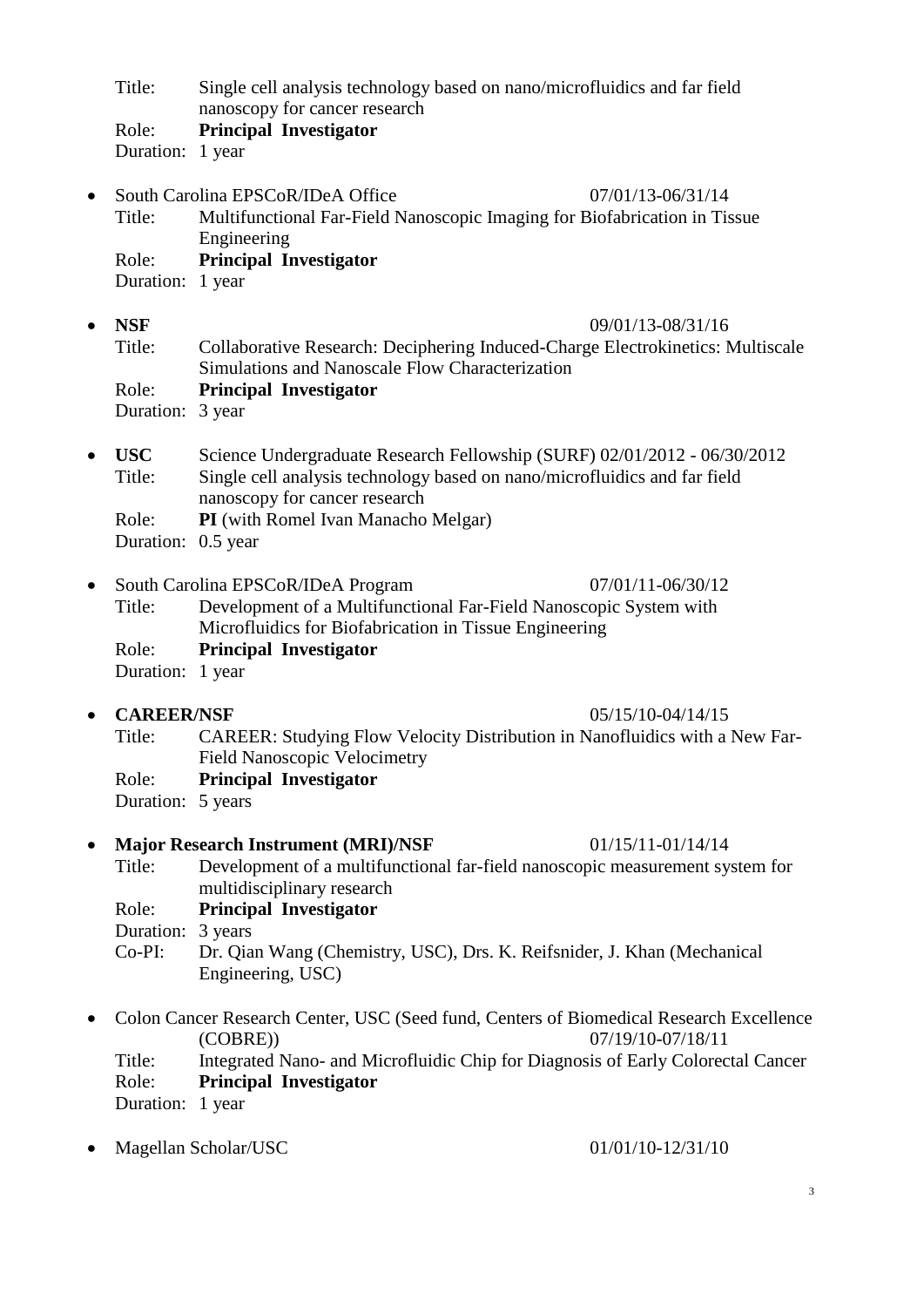|           | Title:<br>Role:<br>Duration: 1 year                               | Isolation of Adult Mesenchymal Stem Cells from Peripheral Blood through<br>Dielectrophoresis Separation<br>PI (with Nicholas Metrokos)                                                      |                     |
|-----------|-------------------------------------------------------------------|---------------------------------------------------------------------------------------------------------------------------------------------------------------------------------------------|---------------------|
| $\bullet$ | Title:<br>Role:<br>Duration: 1 year                               | LDRD/ Savannah River National Laboratory (SRNL)<br>Chemical and Biological Sensors based on Nanofluidic Preconcentration and<br>Separation<br>$Co-PI$                                       | 09/15/10-09/14/11   |
|           | PI:                                                               | Dr. Poh-Sang, Co-PI: Dr. Adrián E. Méndez Torres (SRNL)                                                                                                                                     |                     |
| $\bullet$ | <b>INBRE/NIH</b><br>Title:<br>Role:<br>Duration: 5 years          | Nano- and Microfluidics Technology for Early Detection of Colorectal Cancers<br><b>Target faculty</b>                                                                                       | 07/01/10-06/31/15   |
| $\bullet$ | PI:<br>Title:<br>Role:<br>Duration: 1 year                        | Dr. Lucia Pirisi-Creek (USC)<br>Magellan Scholar/University of South Carolina<br>Microfluidics Technology for Early Detection of Colorectal Cancers<br>PI (with Mohammed Alshareef)         | $01/01/10-12/31/10$ |
| $\bullet$ | Title:<br>Role:                                                   | Promising Investigator Research Award, USC<br>Study Electrophoresis in a Nanochannel Using Novel Far-Field Nanoscopic<br>Velocimetry<br><b>Principal Investigator</b><br>Duration: 15 month | $04/10-07/11$       |
| $\bullet$ | Title:<br>Role:<br>Duration: 2 years                              | North American Mixing Forum startup grant<br>A novel rapid mixing process and mixer in continuous operation<br><b>Principal Investigator</b>                                                | $01/01/10-12/31/11$ |
| $\bullet$ | DARPA/(SBIR):<br>Title:<br>Amount:<br>Role:<br>Duration: 0.5 year | W31P4Q-07-C-0035<br><b>Novel Nanofluidics-Based Sensor System</b><br>\$100,000 (This proposal received phase II after I left the company)<br><b>Principal Investigator</b>                  | 12/06-06/07         |
| $\bullet$ | NIH/SBIR:<br>Title:<br>Amount:<br>Role:<br>Duration: 1 year       | 1R43NS050011-01<br>A Novel Micro Thrombectomy Catheter for Ischemic Stroke<br>\$171,318<br><b>Principal Investigator</b>                                                                    | $9/04 - 09/05$      |
| ٠         | OSD(DoD)/SBIR:<br>Title:<br>Amount:<br>Role:                      | W81XWH06C0067<br>Novel Miniaturized, Electrothermal Activated, Optically Controlled, High<br>throughput Noninvasive Drug Infusion Pump<br>\$100,000<br><b>Principal Investigator</b>        | $12/05 - 01/06$     |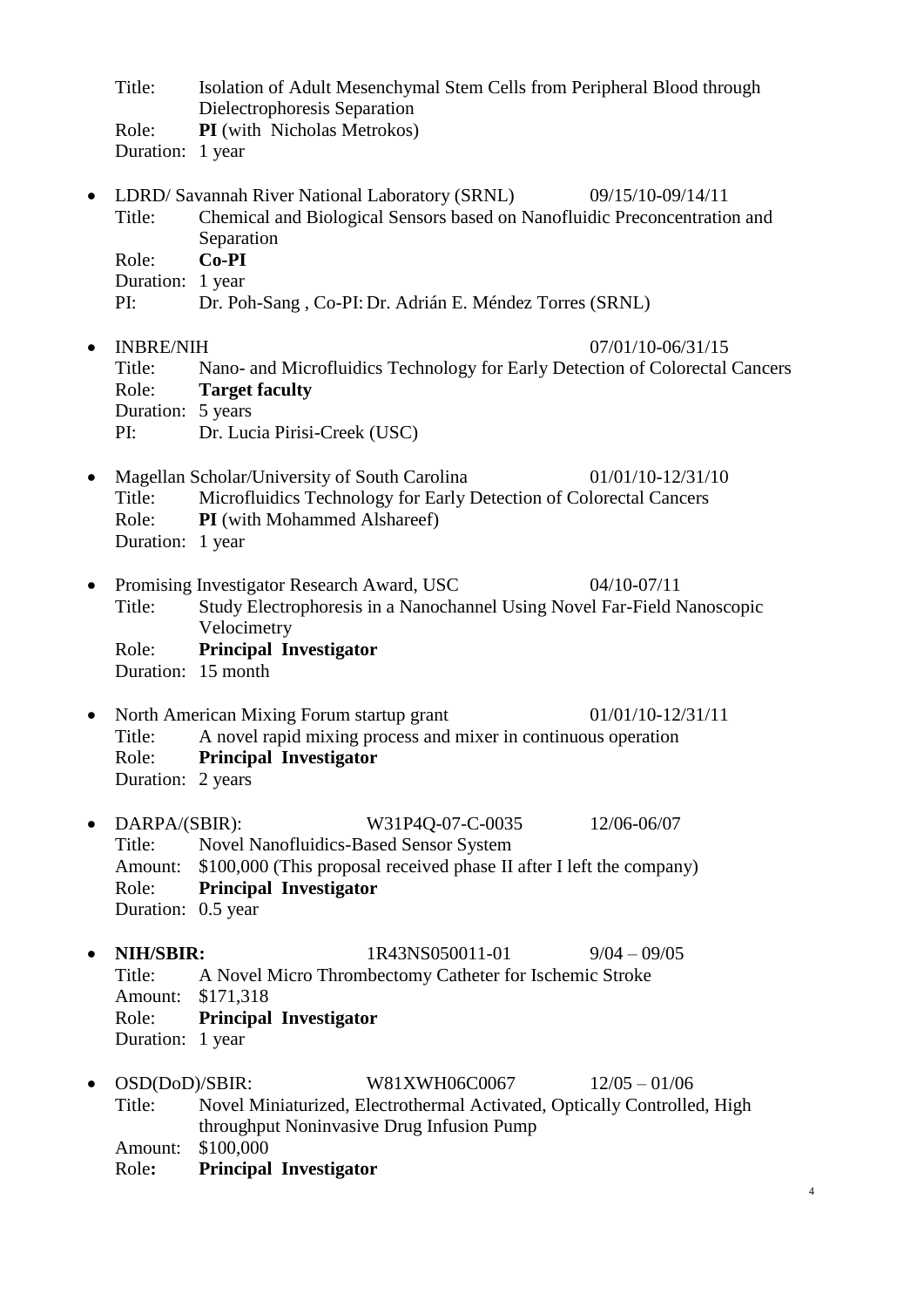Duration: 0.5 year

- HSARPA (SBIR): 06/05–12/06 04/06–03/08 Title: A Novel Electrokinetics-Driven, Integrated Microfluidic Cartridge for Sample Preparation from Complex Matrices Amount: \$825,000 Role: Co-Inv Duration: 2.5 years
- MCSC/(SBIR): 11/02 09/03 01/04–01/06 Title: A Novel, Microfabricated, Electro-Immuno, Integrated Sensor-Sampler for Bioagent Collection and Detection Amount: \$825,000

Role: Co-Inv

Duration: 2.5 years

• DHS S&T/HSARPA:  $04/04 - 10/04$ 

- Title: A Novel Low Power, High Throughput, High Efficiency, Scalable Electrostatic Bioaerosol Sampler Amount: \$75,000 Role: Co-Inv Duration: 2 years
- NASA/SBIR: NNJ04JC07C 01/04 07/04 Title: A novel microfluidic device for fully automated extraction of RNA from cell cultures Amount: \$450,000 Role: Co-Investigator Duration: 2.5 years
- NIH/SBIR 2RH HL64500-02A1/03 09/02-10/05 Title: Development of Improved Pediatric Spacer for Inhalers Amount: \$750,000 Role: Co-Investigator Duration: 2 years

## **ACADEMIC AREAS OF INTEREST AND RESEARCH METHODS**

- Nanoscopy: multifunctional far-field, two tunable femto-lasers based nanoscopic measurement system for interdisciplinary research in nanotechnology including
	- o BioNEMS/MEMS, Lab-on-a-Chip
	- o Bioimaging: 3-D super-resolution cellular imaging of live cell, STED, multiphoton, FLIM
	- o Fast 3D Nanofabrication using visible light nanophotolithography at a low cost
	- o Nanofluidics and near wall flow: study transport phenomena in nanochannel and near wall flow using our recently developed far-field nanoscopic velocimeter
	- o Single cell assay: study single cell signal transduction with far-field nanoscopy (e.g. STED) and nano/microfluidics in an integrated system
	- o Single molecular detection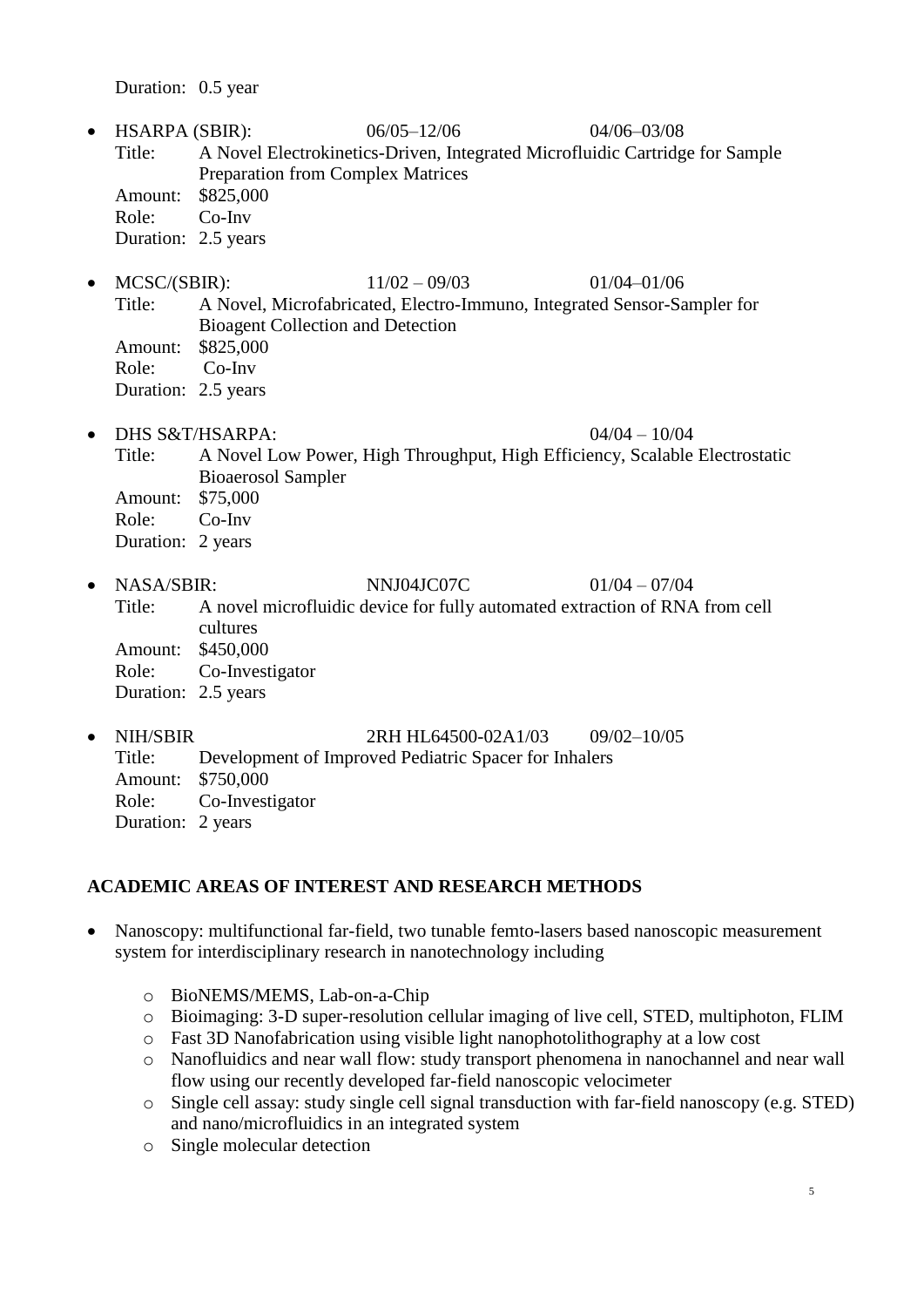- Clinical diagnostics: Early cancer diagnostics using lab-on-a-chip technology and far field, two tunable femto-lasers based STED nanoscopy, point of care and personal medicine
- Nano/Microfluidics: components and integration for separation of DNA, protein and cells, detection of chemical, biological and radiating agents against terrorist attack and for environmental and food monitoring using lab-on-a-chip technology and etc
- Fluid dynamics and biofluids: microfluidic turbulence, turbulence, mixing, electrokinetics, flow control and applications of fluid mechanics in biotransport phenomena.

## **PUBLICATIONS**

## **PhD dissertation**

Wang, G. R. (2000) Turbulent mixing, stability and secondary flow in a confined configuration. Wissenschaftliche Schriftenreihe Stroemungstechnik, Bd. 8. ISBN 3-89574-376-3, Verlag Dr. Koester.

## **Patents**

- 1 Feng, J. J.; Guiren **Wang**, Kapil Pant, Shankar Sundaram (2011) Method and Apparatus for Separating Particles by Dielectrophoresis. US Patent 7,998,328.
- 2 Wang; G; Sundaram, S; Pant, K; Feng J, P. Storm (2010) MEMS based microcatheter for thrombectomy. US patent, 7,842,006.
- 3 Pant, K; G **Wang**; JJ Feng; S. Krishnamoorthy; S. Sundaram (2010) Electrostatic sampler and method. US Patent 7428848.
- 4 Wang, G. R.; Jiang, H. (2007) Method and Apparatus for fluid velocity measurement based on photobleaching. US patent, 7283215B2.
- 5 Krishnamoorthy, S.; G **Wang;** Feng J. (2006) Travelling wave electrothermal pump. Submitted to US patent (pending)
- 6 Fiedler, H. E.; **Wang**, G. R. (1998a) A new process for rapid and homogeneous mixing of fluids in continuous operations (in German). Deutsches Patent No. 19816354.1.
- 7 Fiedler, H. E.; **Wang**, G. R. (1998b) Anemometer based on the effect of photobleaching (in German). Deutsches Patent. No. 19838344.4.
- 8 Fiedler, H. E.; **Wang**, G. R. (1998c) Efficient heat exchanger through confined symmetric and asymmetric wakes in a pipe (in German). Deutsches Patent. No. 19850190.0.

## **Peer reviewed Journals**

## Published

- 1. Wei Zhao, Guiren Wang. Counter-rotating vortex shedding generated by acoustic excitations in confined mixing layers. AIChEJ. Accepted 2019.
- 2. Lin Lu, Ph.D; Libo Zhang; Liang Yuan, Ph.D; Tianyu Zhu; Wilfred Chen; Guiren Wang ; Qian Wang. Artificial Cellulosome Complex from the Self-Assembly of NTANi Functionalized Polymeric Micelles and Cellulases. ChemBioChem, 2019.
- 3. Bo Zhou, Xiaolei Zhang, Franklin Berger, Karen W. Barbour, Guiren Wang, Qian Wang. Drug screening assay based on the interaction of intact Keap1 and Nrf2 proteins in cancer cells. Bioorganic & Medicinal Chemistry. 27, 92–99, 2019.
- 4. Xue J, Zhao W, Nie T, Zhang C, Ma S, Wang G, Liu S, Li J, Gu C, Bai J, Wang K. Abnormal Rheological Phenomena in Newtonian Fluids in Electroosmotic Flows in a Nanocapillary. Langmuir: the Acs Journal of Surfaces and Colloids. PMID 30418030 DOI: 10.1021/acs.langmuir.8b03112. 2018.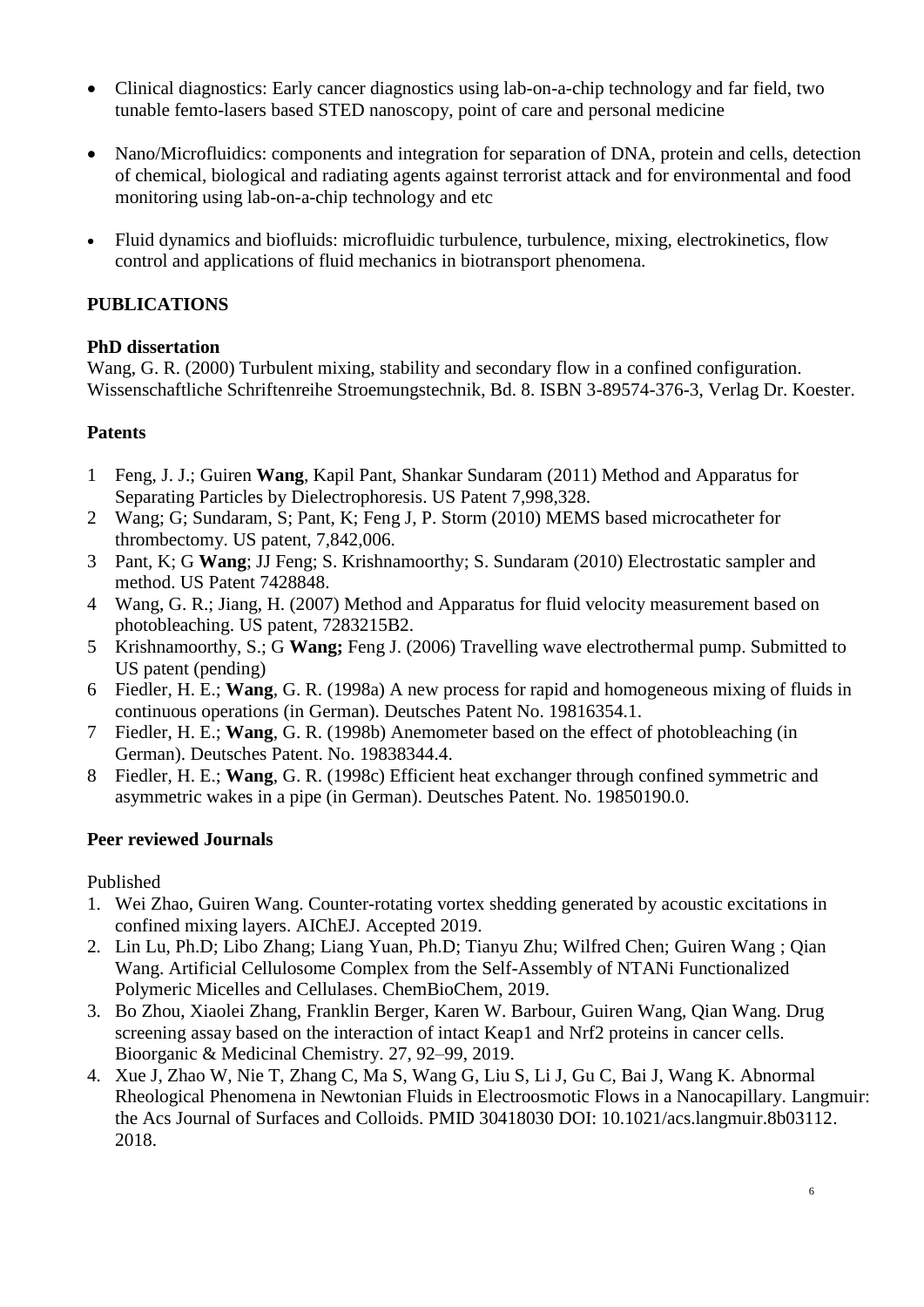- 5. Haiyun Qin, Wei Zhao, Chen Zhang,Yong Liu, Guiren Wang, and Kaige Wang Influence of fluorescence time characteristics on the spatial resolution of CW-stimulated emission depletion microscopy. Chin. Phys. B Vol. 27, 037803. 2018.
- 6. Haiyun Qin, Wenxuan Zhao, Wei Zhao, Chen Zhang, Yong Liu, Guiren Wang, Kaige Wang Evaluation of saturation intensity based on the FWHM of CW stimulated emission depletion microscopy. Optik 166, 219–226. 2018
- 7. Wei Zhao, Xin Liu, Fang Yang, Kaige Wang, Jintao Bai, Rui Qiao, and Guiren Wang Study of oscillating electroosmotic flows with high temporal and spatial resolution. DOI: 10.1021/acs.analchem.7b02985, Anal Chem. 2018.
- 8. F Shen, Y Li, G Wang, Z Liu. Mechanisms of rectangular groove-induced multiple-microdroplet coalescences. Acta Mechanica Sinica, 33(3):585–594. 2017.
- 9. Li X, Sun D, Chen Y, Wang K, He Q, Wang G. Studying compaction-decompaction of DNA molecules induced by surfactants. Biochemical and Biophysical Research Communications. 2017, 495(4):2559-2565.
- 10. Duan Yi-fei, Ma Hong-wei, Gao Ze-yang, Wang Kai-ge, Zhao Wei, Sun Dan, Wang Gui-ren, Li Junjie, Bai Jin-tao, Gu Chang-zhi. Reversal current observed in micro- and submicro-channel flow under non-continuous DC electric field. Chinese Physics B 26(6):068203, 2017
- 11. Yunxia Wang, Zhenhua Bai, Qian Wang, Guiren Wang. Experimental investigations on fluorescence excitation and depletion of carbon dots. Journal of Fluorescence. DOI 10.1007/s10895-017-2082-6. 2017.
- 12. Yifei Duan, Wei Zhao, Jing Xue, Dan Sun, Kaige Wang, Guiren Wang, Junjie Li, Jintao Bai and Changzhi Gu. Current characteristics of λ-DNA molecules/polystyrene nanoparticles in TBE buffer solution through micro/nanofluidic capillaries under DC electric field. J. Phys. D: Appl. Phys. 50 (2017) 125401.
- 13. M Wan, D Sun, S Wang, J Wu, Y Yang, K Wang, Qingli Heb, Guiren Wang, Jintao Bai. Colloids and Surfaces B. : Biointerfaces Influence of concentration on distribution properties of stretched-DNA in the MEC studied with fluorescence imaging and drop shape analyzing. 151, 11–18, 2017
- 14. Wei Zhao; Fang Yang; Kaige Wang; Jintao Bai; Guiren Wang. Rapid mixing by turbulent-like electrokinetic microflows. Chemical Engineering Science. 165, 113–121, 2017.
- 15. Zhao, W. Wang, G. Scaling of velocity and scalar structure functions in ac electrokinetic turbulence. Phy. Rev. E. 95, 023111, 2017.
- 16. Zhao, W. Wang, G. Influence of acoustic resonance on mixing enhancement in confined mixing layers. Chemical Engineering and Processing. 111 67–78, 2017.
- 17. Yang. F; Kuang, C; Zhao, W.; Wang, G. AC electrokinetic fast mixing in non-parallel microchannels. Chemical Engineering Communications. 204:190–197, 2017.
- 18. H Wang, K Wang, H Ma, S Dan, F Yang, S. Wang, G. Wang, J. Bai. Electrodynamics of DNA Molecules Moving Through Microfluidic Channels Studied with Single Molecular Fluorescence Imaging Technology. Journal of Nanoscience and Nanotechnology 16(7):6986-6991. 2016.
- 19. F Yang, K Wang, D Sun, W Zhao, H Wang, X. He, G. Wang and JT Bai Direct observation of λ-DNA molecule reversal movement within microfluidic channels under electric field with single molecule imaging technique. Chin. Phys. B Vol. 25, 078201, 2016.
- 20. J. Wu, K. Wang, Y. Zhou, S. Wang, C. Zhang, G. Wang, J. Bai, Synthesis and photoluminescence enhancement of nano-PAA-ZnCl2 with controllable dimension and morphology, Appl. Surf. Sci. 390 122–130. doi.org/10.1016/j.apsusc.2016.08.036. 2016.
- 21. G.R. Wang, Fang Yang, Wei On micro-electrokinetic scalar turbulence in microfluidics at low Reynolds number, LabChip, 2016. 1030-1038.
- 22. G.R. Wang, Fang Yang, Wei Zhao Microelectrokinetic turbulence in microfluidics at low Reynolds number. Physical Review E, 93, 013106, 2016.
- 23. Wei, Zhao, Fang Yang, Jamil Khan, Ken Reifsnider, G.R Wang. Measurement of Velocity Fluctuations in Microuidics with Simultaneously Ultrahigh Spatial and Temporal Resolution. Experiments in Fluids. 56:11, 2016.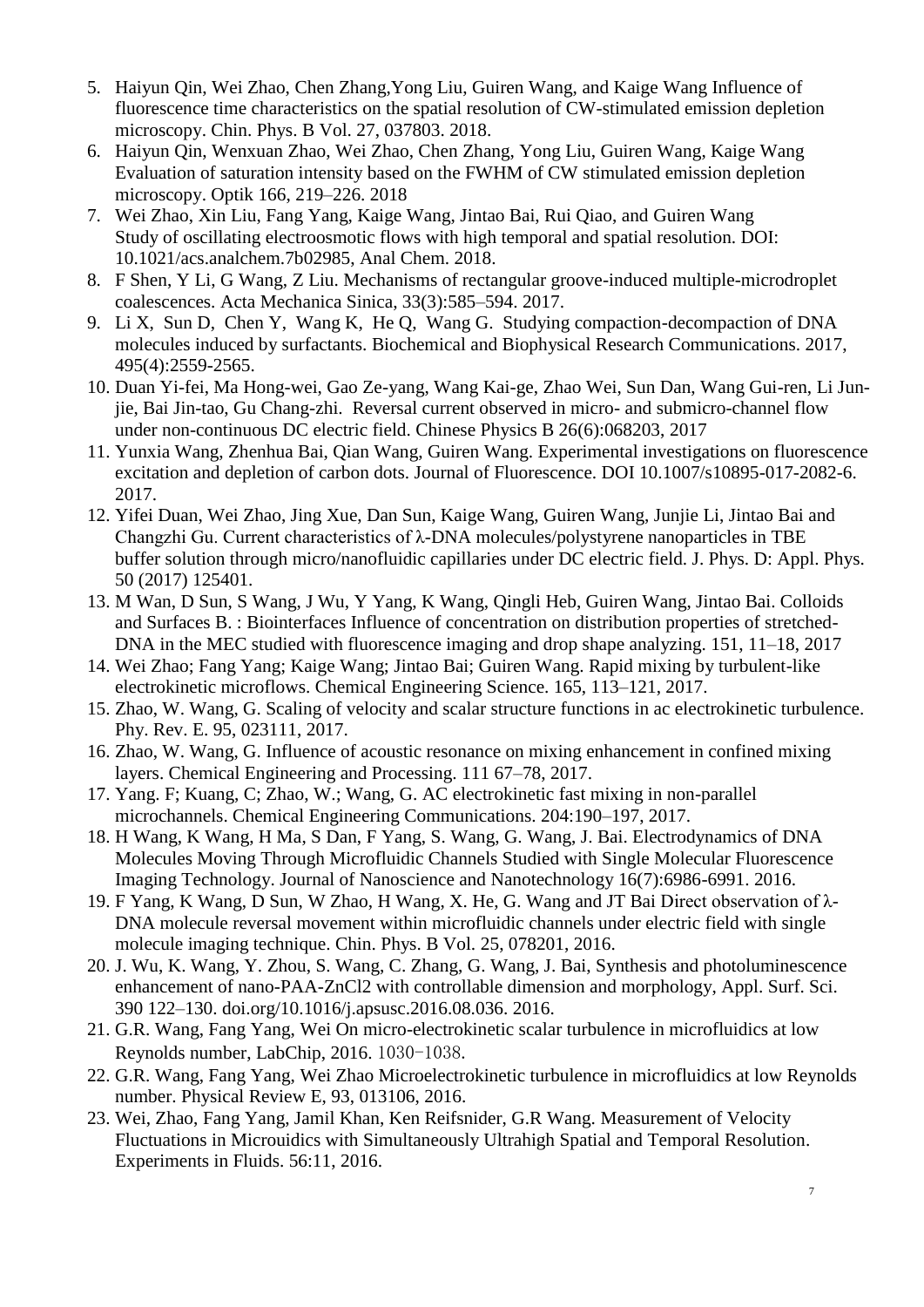- 24. Adolga, E. A.; Xu, Y.; Li, H.; Wang, G.; Wang, Q.; "Regioselective inverse Diels-Alder reaction of unsymmetrical tetrazines with aldehydes and ketones", ARKIVOC, 2015 (iv), 1-10.
- 25. Wei, Zhao, Fang Yang, Jamil Khan, Ken Reifsnider, G.R Wang. Corrections on LIFPA velocity measurements in microchannel with moderate velocity fluctuations. Experiments in Fluids. 2015, 56:39, 1–10.
- 26. HongWei Ma, KaiGe Wang, ZeYang Gao, HaiQing Wang, Shuang Wang, Chen Zhang, GuiRen Wang, JinTao Bai Current characteristic signals of aqueous solution transferring through microfluidic channel under non-continuous DC electric field. AIP ADVANCES 4, 107139 (2014)
- 27. ZeYang Gao · KaiGe Wang · Chen Zhang · HongWei Ma · GuiRen Wang · JinTao Bai Studying the current properties of buffer solution through micro-fluidic channels driven with the pulse bias. Science China Technological Sciences, 57, 249–253, 2014.
- 28. Chen Zhang, Kaige Wang, Shuang Wang, Yong Liu, Wei Zhao, Xiaoming Chen, Baole Lu, Changzhi Gu, Guiren Wang, and Jintao Bai. Multiple primary aberrations effect on donut-shaped laser beam in high NA focusing system. Journal of Optics. 2014. 16, 125701 (1-7).
- 29. Honglin Li, Fengyu Liu , Yi Xiao, Perry J. Pellechia, Mark D. Smith, Xuhong Qian,\* Guiren Wang,\* and Qian Wang\*, Revisit of a series of ICT fluorophores: Skeletal characterization, structural modification and spectroscopic behavior. Tetrahedron 70 (2014) 5872-77.
- 30. G.R. Wang, Fang Yang, Wei Zhao There can be turbulence in microfluidics at low Reynolds number. LabChip, 2014. 14. 1452–1458.
- 31. Chen Zhang, Kaige Wang, Jintao Bai, Yong Liu, Guiren Wang Simulation Studying Effects of Multiple Primary Aberrations on Donut-shaped Gaussian Beam. DOI: 10.4236/opj.2013.32B001, Optics and Photonics Journal, 3(2B), 1-5 (2013).
- 32. Zhang, C.; Wang, K.; Bai, J.; Zhao, W.; Yang, F.; Wang, S.; Gu, C.; Wang, G. Nanopillar array with a  $\lambda$ /11 diameter fabricated by a kind of visible CW laser direct lithography system; Nanoscale Research Letters, 2013. 8, 280.
- 33. Li, H.; Guan, H.; Duan, X.; Hu, J.; Wang, G.; Wang, Q.; "An Acid Catalyzed Reversible Ringclosure Reaction of Cyano-Rhodamine Spirolactam", Organic & Biomolecular Chemistry 2013, 1805–1809.
- 34. Cuifang Kuang, Ding Luo, Xu Liu, Guiren Wang Study on factors enhancing photobleaching effect of fluorescent dye. Measurement 46 (2013) 1393–1398.
- 35. Mohammed Alshareef, Juarez-Perez, E., Metrakos, N., Xiaoming Yang, Fadi Azer, Fang Yang, G. Wang Separation of tumor cells with dielectrophoresis-based microfluidic chip. Biomicrofluidics 7, 011803 (2013). Special Topic: Microfluidics In Cancer Research.
- 36. Ding Luo, Cuifang Kuang, Xu Liu, Guiren Wang Experimental investigations on fluorescence excitation and depletion of ATTO 390 dye. Optics & Laser Technology 45 (2013) 723–725.
- 37. Fang Yang, Xiaoming Yang, H Jiang, W. Butler, G. Wang. Dielectrophoretic Separation of prostate cancer cells. Technology in cancer Research and Treatments. 12:61-70. 2013.
- 38. Fang Yang, Xiaoming Yang, H Jiang, G. Wang Cascade and staggered continuous flow dielectrophoretic cell sorters. *Electrophoresis*. 32, 2377–2384, 2011.
- 39. Kaige Wang, Weijun Dang1, Dan Xi, Jintao Bai, Changzhi Gu, Guiren Wang Hybridized functional micro-nano structure for studying the kinetics of single biomolecule. Micro & Nano Letters. 6, 292– 295, 2011.
- 40. Cuifang Kuang, Rui Qiao; Guiren Wang Ultrafast Measurement of Transient Electroosmotic Flow in Microfluidics. *Microfluidics and nanofluidics*. 11:353-358. 2011
- 41. C. Kuang, W. Zhao, G. Wang Far-field optical nanoscopy based on continuous wave laser stimulated emission depletion. *Review of Scientific Instruments* 81, 053709, (2010).
- 42. F. Yang, X. Yang, H. Jiang, P. Bulkhaults, P. Wood, W. Hrushesky, G.R. Wang, Dielectrophoresis Separation of Colorectal Cancer Cells. *Biomicrofluidics*, 4, 013204 (2010).
- 43. C. Kuang, G. Wang Far-field nanoscopic velocimeter for nanofluidics. *Lab-on-a-Chip*. 10, 240–245, (2010).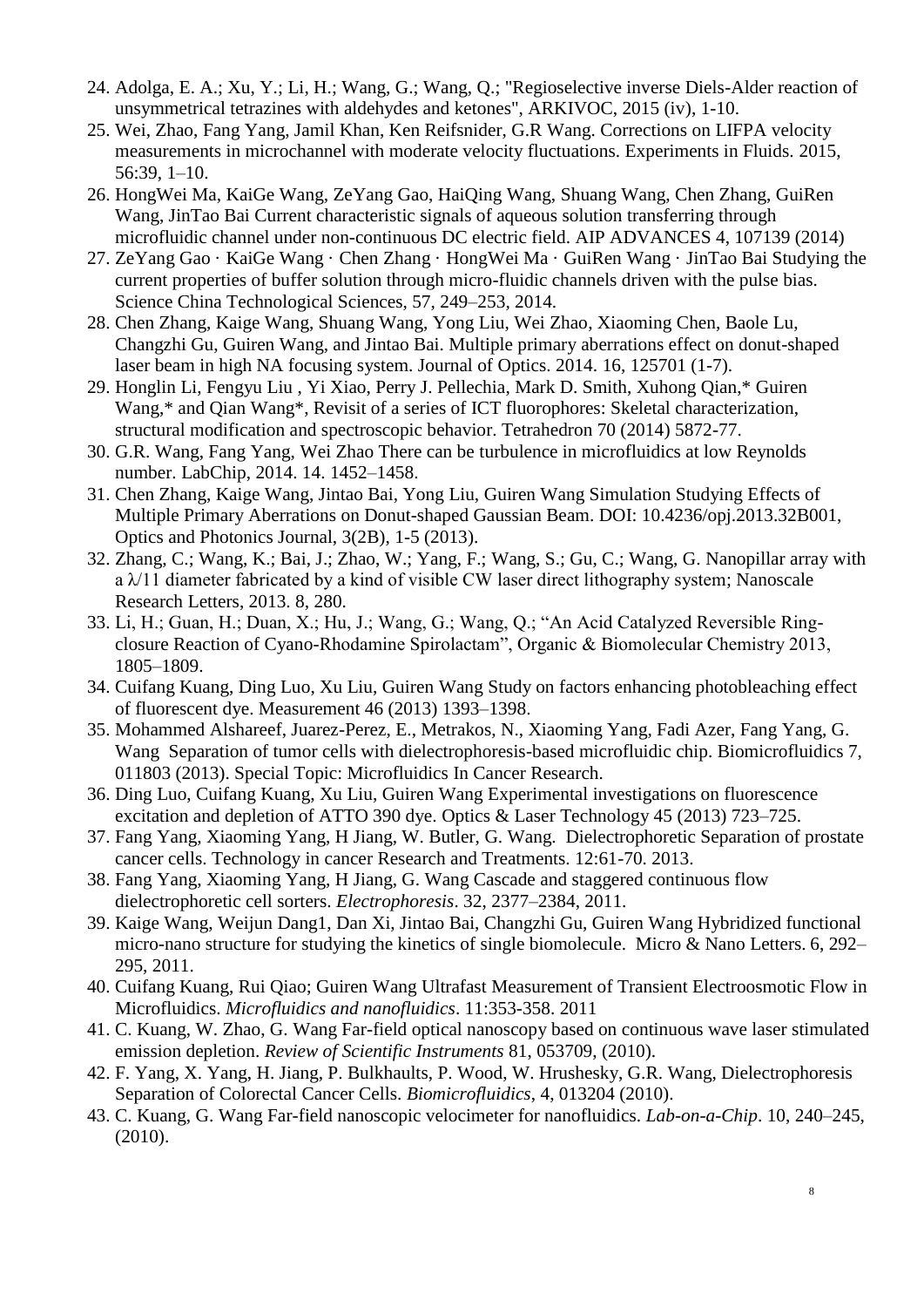- 44. M. Yakut Ali, C. Kuang, J. Khan, G.R. Wang, A Dynamic Piezoelectric Micropumping Phenomenon. *Microfluidics and nanofludiics*, 9:385–396, (2009).
- 45. Kuang, CF; Zhao, W; Yang, F. and Wang, G. (2009) Study of the Rise Time in Electroosmotic Flow within a Microcapillary. *Analytical Chemistry*. 81, 6590–6595.
- 46. Wang, Y; Pant, K.; Chen, Z.; Wang, G.; Diffey, WF; Ashley, P. Shivshankar Sundaram (2009) Numerical analysis of electrokinetic transport in micro-nanofluidic interconnect preconcentrator in hydrodynamic flow. *Microfluidics and nanofludics*. 7:683–696.
- 47. Kuang, CF; Zhao, W; Yang, F. and Wang, G. (2009) Measuring flow velocity distribution in microchannels using molecular tracers. *Microfluidics and nanofludiics*. 7:509–517.
- 48. Wang, G.R; Sas, I; Jiang, H; Janzen, W.P; Hodge, C.N. (2008) Photobleaching-based flow measurement in a commercial capillary electrophoresis chip instrument. *Electrophoresis*. 29, 1253– 1263.
- 49. Wang, G. R. (2006) On large structures and turbulent mixing in confined mixing layers under forcing. *AIChEJ*. 52, 111-124.
- 50. Wang, G. R. (2005) Laser-induced fluorescence photobleaching anemometer for microfluidic devices. *Lab on a Chip*, 5, 450 – 456.
- 51. Wang, G. R., Santiago, J. G., Mungal, M. G. Yang, B., & Papademetriou S., (2004) A laser induced cavitation pump. *Journal of Micromechanics and Microengineering. 14,* 1037-1046.
- 52. Wang, G. R. (2003) A rapid mixing process in continuous operation under periodic forcing. *Chemical Engineering Science*. 58, 4953-4963.
- 53. Wang, G. R.; Fiedler, H. E. (2000) On high spatial resolution scalar measurement with LIF. Part 1: Photobleaching and Thermal Blooming. *Experiments in Fluids*. 29, 257-264.
- 54. Wang, G. R.; Fiedler, H. E. (2000) On high spatial resolution scalar measurement with LIF. Part 2: The Noise Characteristics. *Experiments in Fluids*. 29, 265-274.
- 55. Dai, G. C., Wang, G. R., Fan, Z. H. (1989a) Transition from laminar to turbulent flow in artificially roughened pipes. *J. East China Institute of Chemical Technology.* 15, 580-584.
- 56. Dai, G. C., Fan, Z. H, Wang, G. R. (1989b) Flow resistance in repeated-rib tubes. *J. East China Institute of Chemical Technology,* 15, 300-304.
- 57. Fan, Z. H, Dai, G. C., Jin, D. Y., Wang, G. R. (1989c) Turbulent flow in artificially roughened pipes. *J. East China Institute of Chemical Technology,* 15, 305-312.
- 58. Wang, G. R; Zhang, B. G. (1984) Study of heat transfer of the horizontal immersed tubes in fluidized beds. *J. Fushun Petroleum Institute. No. 2*.

# **Book Chapter**

- 1. Jiang, H; **Wang**, G.R. (2008) Thermocapacitive Flow Sensor. In. Li, Dongqing (ed) *Encyclopedia of Microfluidics and Nanofluidics*. 2025-2032.
- 2. Jiang, H; **Wang**, G.R. (2013) Far field nanoscopic measuring technique. In. Li, Dongqing (ed) *Encyclopedia of Microfluidics and Nanofluidics*. 2nd edition. DOI: 10.1007/978-3-642-27758- 0\_1730-1.

## **Conferences papers and presentation**

- 1 Wei Zhao, Fang Yang, Guiren Wang Transition of AC electroosmotic flow to chaos nearby electric double layer by frequency-dependent. 71th Annual Meeting of the APS Division of Fluid Dynamics, November 18–20, 2018; Atlanta, Georgia.
- 2 Wei Zhao, Guiren Wang. Extended self-similarity and abnormal intermittency factor of hierarchical velocity structures in micro electrokinetic turbulence. 71th Annual Meeting of the APS Division of Fluid Dynamics, November 18–20, 2018; Atlanta, Georgia.
- 3 Akrm Abdalrahman, Guiren Wang Measurement of water flux through aquaporin of erythrocyte with fluorescence. BMES 2018 Annual Meeting. October 17–20, Atlanta, Georgia.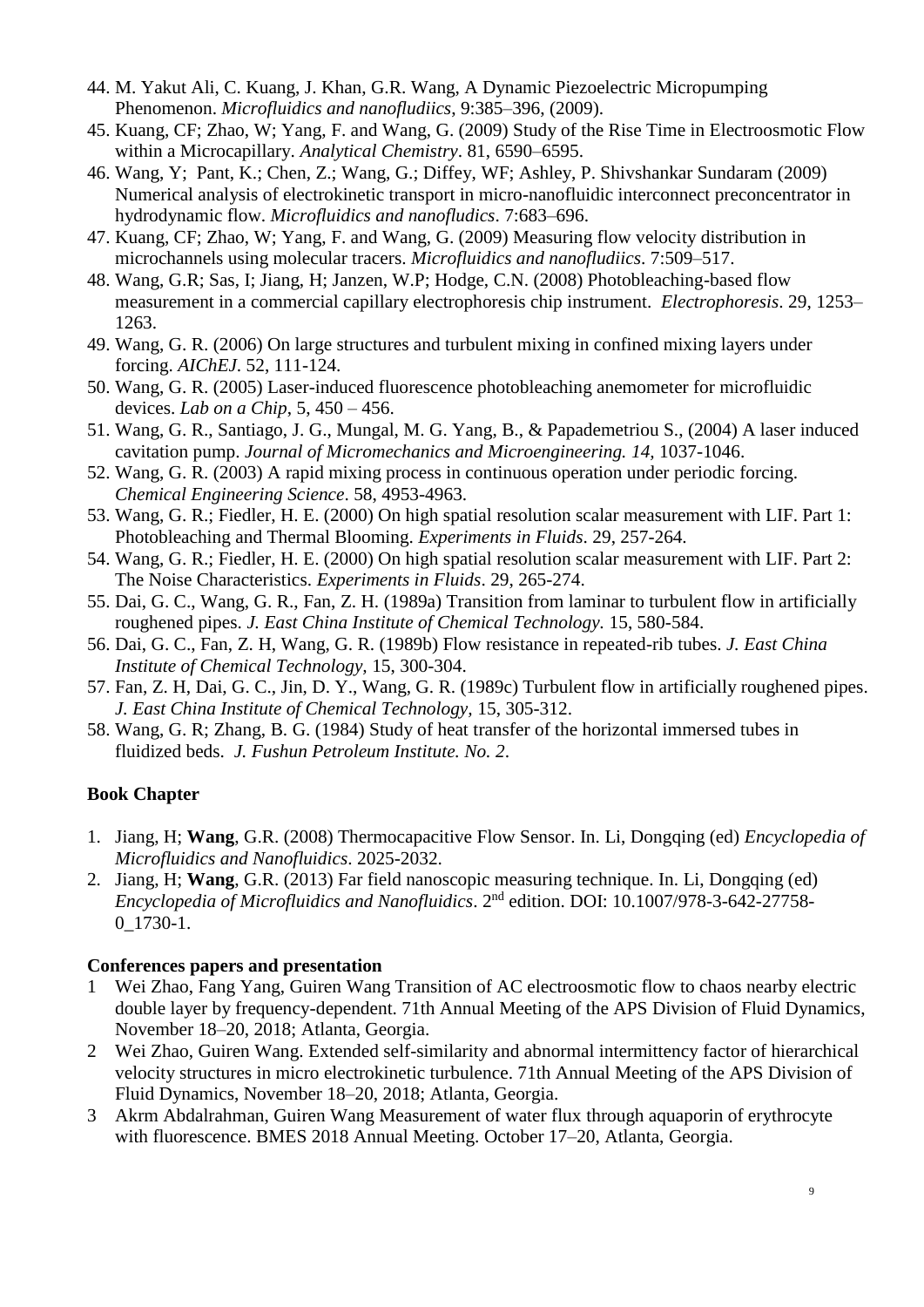- 4 Libo Zhang, Andrew Beatty, Thomas M. Makris, Guiren Wang, Qian Wang. Microfluidics assisted fabrication of polymer protein core-shell nanoparticles via co-assembly. 19th International Symposium on Field- and Flow-based Separations (FFF2018). Columbia, SC. May 14-17, 2018.
- 5 Xin Liu, X.; Guiren Wang. Pulsed-Field Electrophoresis in a Microfluidic Device. 19th International Symposium on Field- and Flow-based Separations (FFF2018). Columbia, SC. May 14-17, 2018.
- 6 Audrey Wang, Akrm Abdalrahman, Jianyu Deng, Guiren Wang. Two-Photon Absorption Based Nanoscopic Velocimeter. 70th Annual Meeting of the APS Division of Fluid Dynamics, November 19–21, 2017; Denver, Colorado.
- 7 Wei Zhao, Xin Liu, Fang Yang, Kaige Wang, Jintao Bai, Rui Qiao, Guiren Wang. Study of oscillating electroosmotic flows with high temporal and spatial resolution. 70th Annual Meeting of the APS Division of Fluid Dynamics, November 19–21, 2017; Denver, Colorado.
- 8 Wei Zhao, Guiren Wang. Cascade of kinetic energy and scalar variance in DC electrokinetic turbulence. 70th Annual Meeting of the APS Division of Fluid Dynamics, November 19–21, 2017; Denver, Colorado.
- 9 Wei Zhao, Fang Yang, Guiren Wang Micro Electrokinetic Turbulence and Its Measurement in a Microchannel. 2017 AIChE Annual Meeting. October 29 - November 3, 2017. Minneapolis, MN.
- 10 Wei Zhao, Guiren Wang. Counter-Rotating Vortex Shedding Generated By Acoustic Excitations in Confined Mixing Layers. 2017 AIChE Annual Meeting. October 29 - November 3, 2017. Minneapolis, MN.
- 11 Xin Liu and Travis Stewart, Guiren Wang. Pulsed-Field Electrophoresis for Microfluidic Devices. 2017 AIChE Annual Meeting. October 29 - November 3, 2017. Minneapolis, MN.
- 12 Audrey Wang, Akrm Abdalrahman, Jianyu Deng, Guiren Wang. Two-Photon Excitation Based Nanoscopic Velocimeter Using Small Neutral Molecular Dye as Tracer. MicroTAS 2017: The 21st International Conference on Miniaturized Systems for Chemistry and Life Sciences that will be held in Savannah, Georgia, USA, October 22 – 26, 2017.
- 13 Audrey Wang, Akrm Abdalrahman, Jianyu Deng, Guiren Wang. Two-Photon Excitation Based Velocimeter for Blood Flow Measurement with Ultrahigh Spatial Resolution. BMES 2017 Annual Meeting. Phoenix, Arizona.
- 14 Wei Zhao, Xin Liu and Guiren Wang AC electroosmotic flow measured with Laser Induced Fluorescence Photobleaching Anemometer. International Conference of Microfluidics, Nanofluidics and Lab-on-a-Chip. June 10-12, Dalian, China, 2016.
- 15 Wei Zhao, Fang Yang, Kaige Wang, Jintao Bai, Guiren Wang Micro Electrokinetically forced turbulent mixing in a microchannel. International Conference of Microfluidics, Nanofluidics and Lab-on-a-Chip. June 10-12, Dalian, China, 2016.
- 16 Feng Shen, Bin Zhou, Guiren Wang Direct measurements of fluid slip using laser induced fluorescence photobleaching anemometer (LIFPA). International Conference of Microfluidics, Nanofluidics and Lab-on-a-Chip. June 10-12, Dalian, China, 2016.
- 17 Zhao, W; Yang, F; Wang G. Electrokinetic turbulence in a microchannel at low Reynolds number. 2015. 68th Annual Meeting of the APS Division of Fluid Dynamics, Vol.60, November 22-24, Boston, Massachusetts.
- 18 Zhao, W; Yang, F; Qiao, R; Wang G. Instantaneous velocity measurement of AC electroosmotic flows by laser induced fluorescence photobleaching anemometer with high temporal resolution. 2015. 68th Annual Meeting of the APS Division of Fluid Dynamics, Vol.60, November 22-24, Boston, Massachusetts.
- 19 Wei Zhao, Fang Yang, Guiren Wang. Scaling of velocity and scalar structure functions in electrokinetic turbulence. 2014. 67th Annual Meeting of the APS Division of Fluid Dynamics, Vol.59, November 23-25, San Francisco, California.
- 20 Wei Zhao, Fang Yang, Jamil Khan, Ken Reifsnider and Guiren Wang. Statistical correction on LIFPA measurement. 2014. 67th Annual Meeting of the APS Division of Fluid Dynamics, Vol.59, November 23-25, San Francisco, California.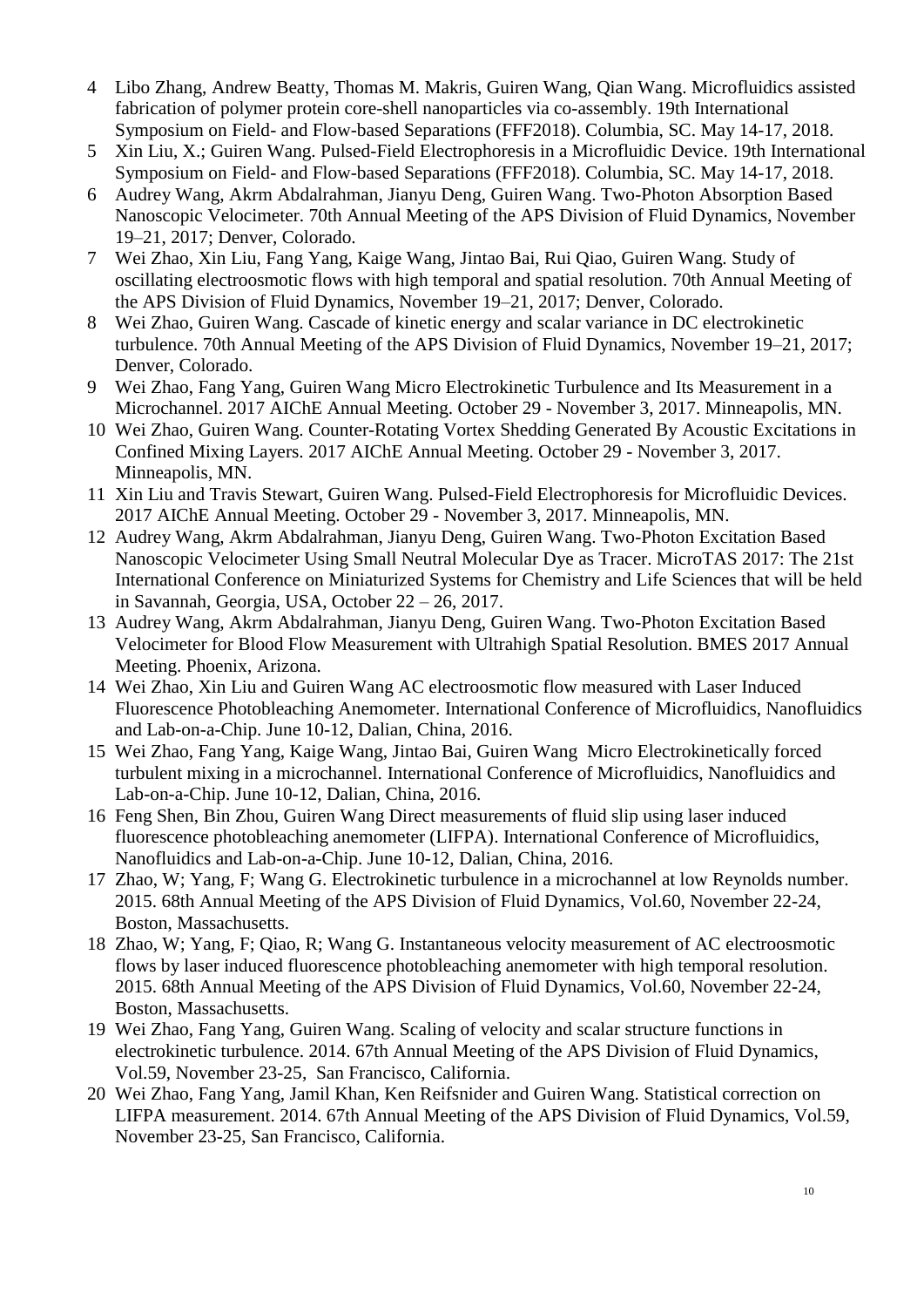- 21 Wei Zhao, Fang Yang, Jamil Khan, Ken Reifsnider and Guiren Wang. Ultrahigh Temporal Resolution of Laser Induced Fluorescence Photobleaching Anemometer. 67th Annual Meeting of the APS Division of Fluid Dynamics, Vol.59, November 23-25, San Francisco, California. 2014
- 22 Fang Yang; Wei Zhao; Guiren Wang Electrokinetically driven turbulent mixing in microfluidics with low Reynolds number. 2<sup>nd</sup> International Conference on Small Science (ICSS), December 16-19, Walt Disney World Swan and Dolphin,Orlando FL,USA. 2012. (Invited).
- 23 Fang Yang W. Zhao, Guiren Wang Turbulent mixing in microfluidics with Reynolds number in the order of 1. 65th Annual Meeting of the APS Division of Fluid Dynamics, Vol.57, November 18-20, San Diego, California. 2012
- 24 Guiren Wang Fang Yang Wei Zhao Can a flow be turbulent in microfluidics with Reynolds number in the order of 1? 65th Annual Meeting of the APS Division of Fluid Dynamics, Vol.57, November 18-20, San Diego, California. 2012
- 25 Wei Zhao, G. Wang Trailing edge effect on fast mixing in forced confined mixing layers. 65th Annual Meeting of the APS Division of Fluid Dynamics, Vol.57, November 18-20, San Diego, California. 2012
- 26 G. Wang Dielectrophoresis (DEP) in a Microfluidics Platform to Study Isolation and Enrichment of Cancer Cells. 6th World Circulating Tumor Cell, November 13th -15th, 2012 in Boston, USA. (Invited).
- 27 Guiren Wang, Fang Yang and Wei Zhao Electrokinetically Driven Micro-Turbulence in Microfluidics with Re in the Order of 1. AIChE Annual meeting, Oct. 28 -, Nov. 2, 2012. Pittsburgh, PA.
- 28 Wei Zhao; Guiren Wang The Evolution of Kinetic Energy in Actively Forced Confined Mixing Layers. AIChE Annual meeting, Oct. 28 -, Nov. 2, 2012. Pittsburgh, PA.
- 29 G. Wang, W. Zhao Ultrafast quasi Pipeline Mixing Process and Mixer in Forced Confined Mixing Layers. Mixing XXIII, North American Mixing Forum, June 17 – 23, 2012, Cancun, Mexico
- 30 Fang Yang, Wei Zhao, G. Wang Turbulent mixing in microfluidcs where Reynolds number is in the order of 1. 3rd Advances in Microfluidics and Nanofluidics (AMN) May 23-26, 2012, Dalian, China
- 31 Fang Yang W. Zhao, Guiren Wang Random Electrokinetic Flow Phenomenon in Microfluidics. In: 3rd ASME Micro/Nanoscale Heat & Mass Transfer International Conference: 2012; Atlanta, GA, USA 2012.
- 32 Fang Yang, CF. Kuang, Wei Zhao, Guiren Wang: AC Electrokinetic Fast Micromixer with Conductive Side Walls. In: 3rd ASME Micro/Nanoscale Heat & Mass Transfer International Conference: 2012; Atlanta, GA, USA 2012.
- 33 Guiren Wang; F. Yang; Dielectrophoresis (DEP) in a Microfluidics Platform to Study Isolation and Enrichment of Cancer Cell. 2<sup>nd</sup> Annual Circulating Tumor Cells: Expediting Clinical Use. 19th International Molecular Med. Feb. 21-23, 2012, San Francisco, CA. (Invited).
- 34 Fang Yang CF, Kuang, Wei Zhao, Guiren Wang: Fast mixing in a non-parallel microfluidic chip using AC electrokinetic instablity. In: 2012 South Carolina INBRE Scientific Symposium: 2012; Columba, SC, USA; 2012.
- 35 Fang Yang, W. Zhao, G. Wang (2011) Some turbulent like flow property observed in microfluidics, 64th Annual Meeting of the APS Division of Fluid Dynamics , Vol.56, November 20–22, 2011; Baltimore, Maryland.
- 36 Fang Yang; Xiaoming Yang; Hong Jiang; Guiren Wang. Cascade and staggered dielectrophoretic cell sorters. 64th Annual Meeting of the APS Division of Fluid Dynamics , Vol.56, November 20– 22, 2011; Baltimore, Maryland.
- 37 Wei Zhao and Guiren Wang. Nonlinear Response of a Confined Mixing Layer to Active Forcing. AIChE Annual meeting, October 16-21, 2011, Minneapolis, MN.
- 38 Guiren Wang, Fang Yang, Xiaoming Yang and Hong Jiang. Dielectrophoretic Cell Sorters for High Purity and Throughput. AIChE Annual meeting, October 16-21, 2011, Minneapolis, MN.
- 39 Wei Zhao and Guiren Wang; Role of Streamwise Vortices On Mixing Process In Highly Excited Confined Mixing Layer. AIChE Annual meeting, October 16-21, 2011, Minneapolis, MN.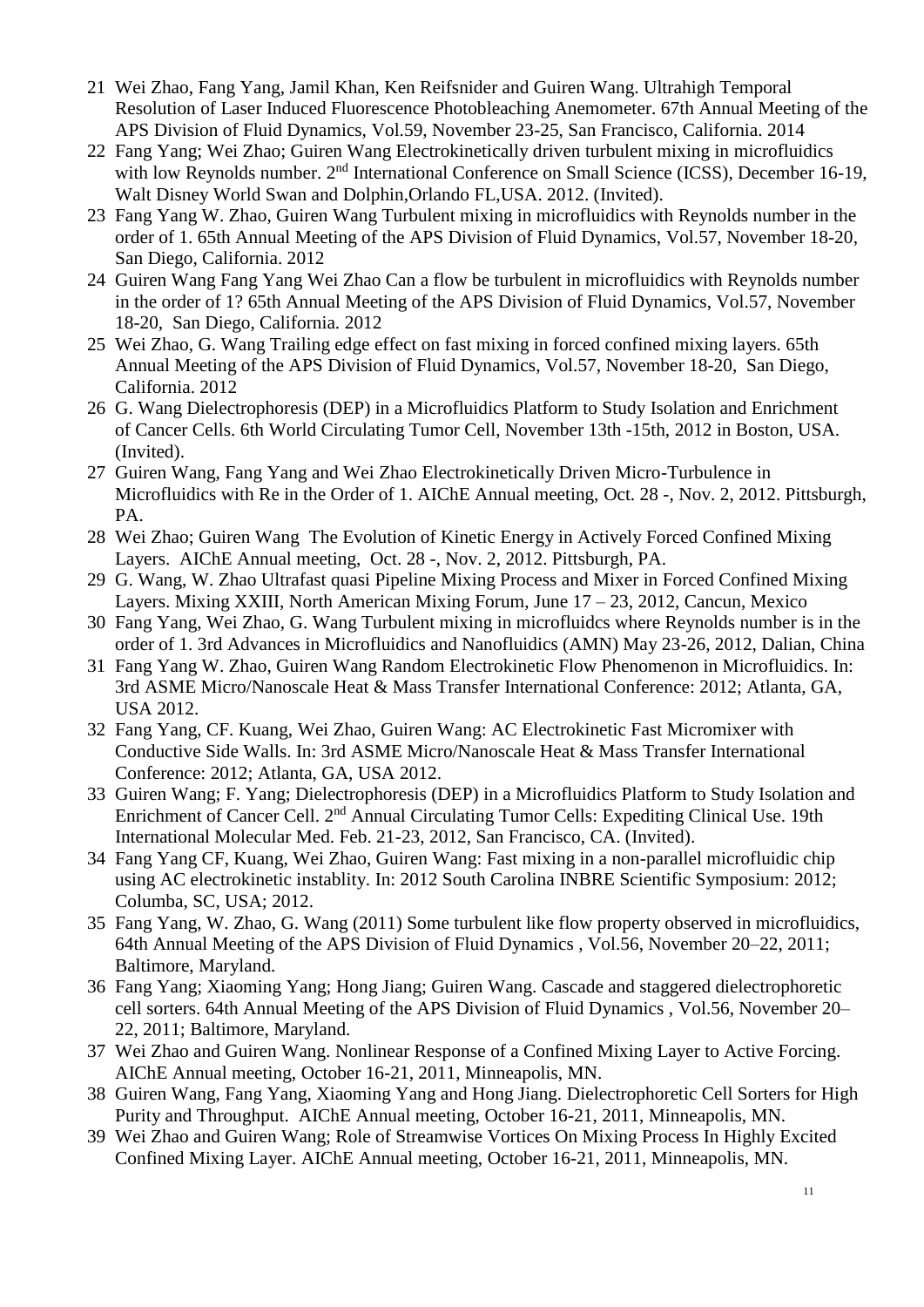- 40 Guren Wang, Fang. Yang, Xiaoming. Yang, Mohammed. Alshreef, Nick. Metrakos, Eva. Juarez-Perez, Hong Jiang. 2011, Isolation and enrichment of cancer cells. Cancer Detection and Diagnostics Technologies for Global Health, NIH, Rockville, Maryland. August 22–23, 2011.
- 41 Adrian E. Mendez-Torres, Ricardo D. Torres, Poh Sang Lam, Guiren Wang. Atomic Force Lithography of Nano/Microfluidic Channels for Verification and Monitoring of Aqueous Solutions. Institute of Nuclear Materials Management (INMM) Annual Meeting 2011, July 17-21, Palm Spring Ca.
- 42 Wang, G; Zuo, A. (2010) Investigation of flow velocity profile in a nanocapillary. *Bull. Am. Phys Soc. Vol 54*
- 43 Zhao, W; Wang, G. (2010) Highly excited confined mixing layer. *Bull. Am. Phys Soc. Vol 54*
- 44 Wang, G.; Kuang, C.; Zuo, A. (2010) Far-Field Optical Nanoscopiy Based On Continuous Wave Laser Stimulated Emission Depletion (STED) for Nanofluidics. AIChE Annual meeting; Salt Lake City, Utah, Nov, 2010.
- 45 Zhao, W.; G. Wang (2010) Nonlinear mechanism for mixing enhancement in confined mixing layer. AIChE Annual meeting, Salt Lake City, Utah, Nov, 2010.
- 46 Zhao, W.; G. Wang (2010) Active mixing enhancement in confined mixing layer. AIChE Annual meeting, Salt Lake City, Utah, Nov, 2010.
- 47 Fang Yang, Xiaoming Yang, H Jiang, G. Wang (2010) Continuous flow cell sorter based on dielectrophoresis. AIChE Annual meeting; Salt Lake City, Utah, Nov, 2010
- 48 Zhao, W., Wang, G. R. (2010) Novel Ultrafast Inline Mixing Process and Mixer Based on Receptivity. XXII Biennial North American Mixing Conference. Victoria, Canada.
- 49 Ali, Y.; C. Kuang; J. Kahn; G.R. Wang (2009) A Piezoelectric Micropumping Based on D31 Mode. *Bull. Am. Phys Soc. Vol 54.*
- 50 Kuang, CF, **Wang**, GR.(2009) Nano-Velocimetry for Nanofluidics. *Bull. Am. Phys Soc. Vol 54.*
- 51 Wang, G.R.; C. Kuang; W. Zhao Flow Velocity Profile in a Nanocapillary. *Bull. Am. Phys Soc. Vol 54.*
- 52 Zhao, W.; G. Wang (2009) A New Mechanism for Mixing Enhancement in Turbulent Mixing Layer. *Bull. Am. Phys Soc. Vol 54.*
- 53 Yang, F.; X. Yang; H. Jiang; P. Wood; W. Hrushesky; GR. Wang (2009) Colon Cancer Cell Separation by Dielectrophoresis. *Bull. Am. Phys Soc. Vol 54.*
- 54 Wang, G.R (2009) Ultrafast inline mixing process. AIChE Annual meeting; Nashville, TN, Nov. 8- 13, 2009
- 55 Kuang, C.; W. Zhao; G.R.Wang (2009) CW laser STED system for Far-field optical microscopy. National Institutes of Health Workshop on Optical Diagnostic and Biophotonic Methods from Bench to Bedside. Oct.  $1 - 2$ , 2009, Bethesda, Maryland, USA
- 56 Kuang, C., G.R. Wang (2009) Novel ultrafast far-field nanoscopic velocimeter for lab-on-a-chip applications. Lab-on-a-Chip World Congress, San Francisco Conference Center, Aug. 6-7, 2009. (Invited talk).
- 57 Yang, F., Cuifang Kuang, Wei Zhao, Guiren Wang (2009) A new design of AC electrokinetic micromixer. 83rd ACS Colloid and Surface Science Symposium and the 13th International Conference on Surface and Colloid Science. Columbia University in New York, NY, June 14 - 19, 2009.
- 58 Kuang, CF, **Wang**, GR, (2008) Study on the rise time of electroosmotic flow in microcapillary tubes. 60th Annual Meeting of the Divison of Fluid Dynamics, San Antonia, Texas. November 23– 25, 2008.
- 59 Khan, J.; G. R. **Wang**; D. McCants, Aly H. Shaaban (2008) Heat transfer enhancement using nanofluid and novel active flow control. The Thermal Management Materials and Sciences Workshop, 16-17, September 2008. National Composite Center (NCC), 2000 Composite Drive, Kettering, Ohio, 45420.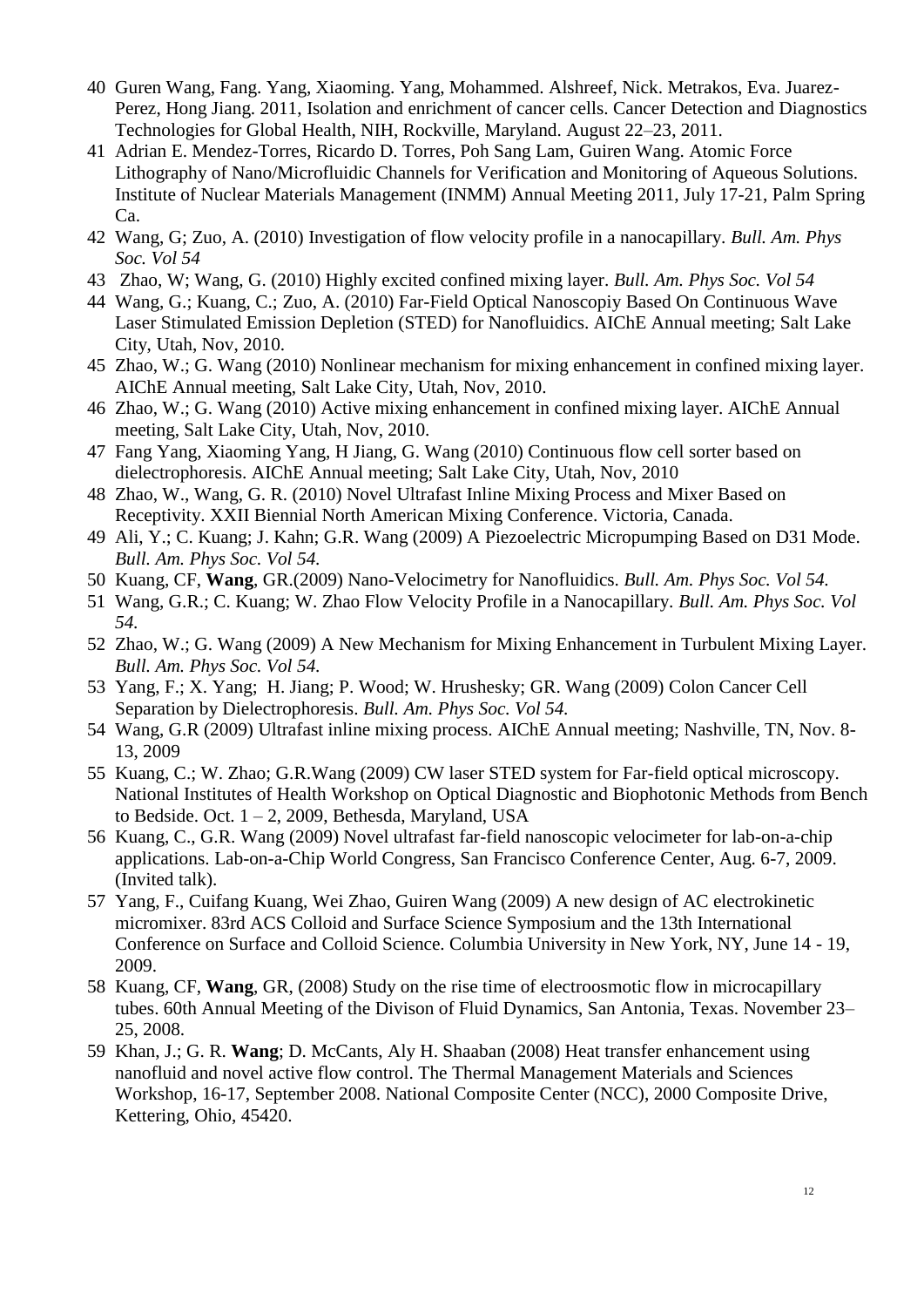- 60 Wang, G.R, Jiang, H. (2008) Mixing Phenomenon in a Confined Plane Wake in a Pipe. 6th International Symposium on Mixing in Industrial Processes (ISMIP6), August 17-21, 2008, Niagara Fall, Canada.
- 61 Pant, Kapil, Guiren **Wang**, Balabhaskar Prabhakarpandian and Shivshankar Sundaram (2007) Electric Field Driven Lysis of Gram-Positive Bacterial Cells. The 2007 Scientific conference on chemical & biological defense research. Nov. 13-15, 2007, Timonium, Maryland, USA.
- 62 Wang, G.R.; Jiang, H. (2007) Symmetric breaking hysteresis in a plane wake. 60th Annual Meeting of the Divison of Fluid Dynamics, Salt Lake City, Utah, Bull. Am. Phys Soc. Vol 52.
- 63 Guo, Junpeng;, Guiren **Wang**; David J. Brady (2006) Super-Resolution Mapping of Flow Velocity Distribution in Nanofluidic Channels. Frontiers in Optics/Laser Science XXII, The 90th Optical Society of America Annual Meeting. Oct. 8-12, 2006, Rochester, New York, USA.
- 64 Wang, G.R; Pant, K; Storm, P; Feng, J; Prabhakarpandian, B; Sundaram, S; (2006) Piezo-actuated Mechanical Thrombolysis Microcatheter for Acute Ischemic Stroke. BMES Annual Fall Meeting, Oct. 11-14, 2006, Chicago, IL.
- 65 Wang, G.R.; J. Guo; Y. Lin, J. Feng, J. Wei, Y. Wang; S. Krishnamoorthy; S. Sundaram (2006) Laser-Induced Fluorescence Photobleaching Anemometer for Flow Velocity Measurement in Sub-Microscale Fluidic Channels. IEEE Lasers and Electro-Optics Society, Summer Topical Meetings, 17 – 19 July 2006, Quebec City, QC, Canada.
- 66 Feng, J. J.; S. Krishnamoorthy, G. W. **Wang**, and S. Sundaram (2006) Simulation of Electrokinetic Flow and Analyte Transport in Nano Channels. NSTI-Nanotech, Vol. 2, 505-508, May 7-11, 2006, Boston, Massachusetts, U.S.A.
- 67 Wang; G. R.; J.J. Feng; S. Vasantgadkar; K. Pant; B. Prabhakarpandian; S. Krishnamoorthy; S. Sundaram (2006) A Continuous Particle/Cell Sorter Using Dielectrophoresis. NSTI-Nanotech 2006, Vol. 2, 570-573, May 7-11, 2006, Boston, Massachusetts, U.S.A.
- 68 K. Pant, J. Feng, G. **Wang**, S. Krishnamoorthy and S. Sundaram (2004) Separation of bioparticulate matter using traveling wave dielectrophoresis. 7<sup>th</sup> International Conference on Miniaturized Chemical and Blochemlcal Analysts Systems, October 5-9, 2003, Squaw Valley, Callfornla USA. Pp 1207-1210.
- 69 Wang, G. R.; J. G. Santiago; M. G. Mungal (2002) Interaction between laser-induced cavitaiton flow and a micro tube: micro pumping effect. *Annual Thermal And Fluid Science Affiliate Conference*, Stanford, CA, Feb. 2002.
- 70 Wang, G. R.; Santiago, J. G.; Mungal, M. G. (2001) Some visualization observations of laser induced cavitation flow. *Bull. Am. Phys Soc. Vol 44.*
- 71 Wang, G. R., Fiedler, H. E. (1999e) On turbulent mixing in a confined mixing layer in a pipe.  $17<sup>th</sup>$ Biennial North American Mixing Conference. Banff, Albert, Canada.
- 72 Wang, G. R.; Fiedler, H. E. (1998d) A new receptivity mechanism in a confined configuration. *Bull. Am. Phys Soc. Vol 43.*
- 73 Wang, G. R.; Fiedler, H. E. (1998e) Scalar power spectral density in a confined wake in a pipe. *Bull. Am. Phys Soc. Vol 43.*
- 74 Wang, G. R.; Spieweg, R.; Fiedler, H. E. (1998f) Turbulent mixing in a confined plane wake in a pipe. *Bull. Am. Phys Soc. Vol 43.*
- 75 Wang, G. R.; Fiedler, H. E. (1998g) On high spatial resolution scalar measurement with LIF. *Bull. Am. Phys Soc. Vol 43.*
- 76 Wang, G. R.; Fiedler, H. E. (1998h) On turbulent mixing criterion. *AIChE 1998 Annual Meeting, Miami.*
- 77 Wang, G. R.; Fiedler, H. E. (1998i) A new flow for an ideal mixed reactor. *Ibid*.
- 78 Wang, G. R., Fiedler, H. E. (1997) Some new observations in a confined plane wake in a pipe. *The 2 nd International Science of Fluid Mechanics and Art Conference.* Berlin.
- 79 Wang, G. R., Fiedler, H. E. (1996) Paring burst a new phenomenon. *Bull. Am. Phys Soc. Vol 41.*

#### **REVIEW PANELS**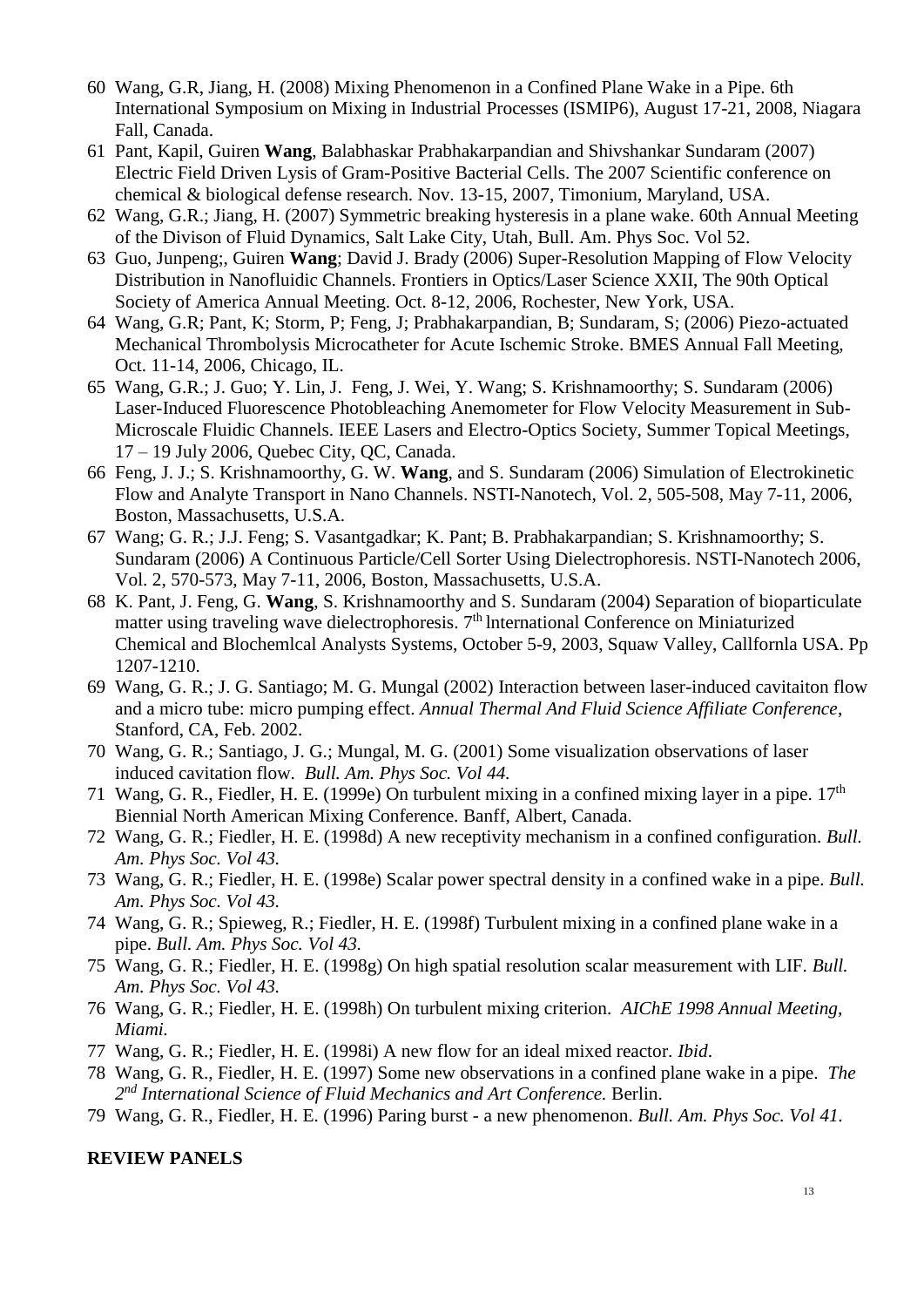- Served on NSF proposal review panels 2008, 2009a, 2009b, 2010, 2011, 2014
- Served on NIH proposal review panels 2007, 2009
- Served on DoD proposal review, 2014
- Served on Dutch Technology Foundation STW proposal review, 2014

## **REVIEWER FOR JOURNALS**

- AIChE Journal
- Analytical Chemistry
- Biomedical Microdevices
- Biomicrofluidics
- Cancers
- Electrophoresis
- IEEE Transactions on Biomedical Engineering
- Industrial & Engineering Chemistry Research
- Instrumentation Science & Technology
- International journal of heat and mass transfer
- Journal of Colloid and Interface Science
- Journal of Microelectromechanical Systems
- Lab-on-a-Chip
- Measurement Science and Technology
- Microfluidics and nanofluidics
- Nanotechnology
- Optics letter
- Sensor and Actuator B, Chemical
- Small
- Superlattice and microstructures

# **CONFERENCE SERVICE**

- International Conference of Microfluidics, Nanofluidics and Lab-on-a-Chip. Chair and organizer of Track 2 Measurement and Detection Technologies. June 10-12, Dalian, China, 2016.
- Annual meeting of American Institute of Chemical Engineers, 2012. Served as Session chair of Nanoscale Electrokinetics
- 3<sup>rd</sup> ASME Micro/Nanoscale Heat & Mass Transfer International Conference. Session chair of Visualization and measurement
- Annual meeting of American Institute of Chemical Engineers, 2011. Served as
	- o Session chair of MIcrofluidics Detection
	- o Session co-chair of Turbulent flows
	- o Session co-chair of Multiphase mixing
- 63<sup>rd</sup> Annual Meeting of the Am. Phys Soc, Division of Fluid Dynamics Annual meeting, 2010. Session chair of MK Biofluids Cellular II.
- 2<sup>nd</sup> ASME Micro/Nanoscale Heat & Mass Transfer International Conference (MNHMT09), Shanghai, P. R. China, December 18-21, 2009. Session chair of Lab on a chip

# **INVITED PRESENTATION**

• Wei Zhao, Xin Liu and Guiren Wang. AC electroosmotic flow measured with Laser Induced Fluorescence Photobleaching Anemometer. International Conference of Microfluidics, Nanofluidics and Lab-on-a-Chip. June 10-12, Dalian, China, 2016.